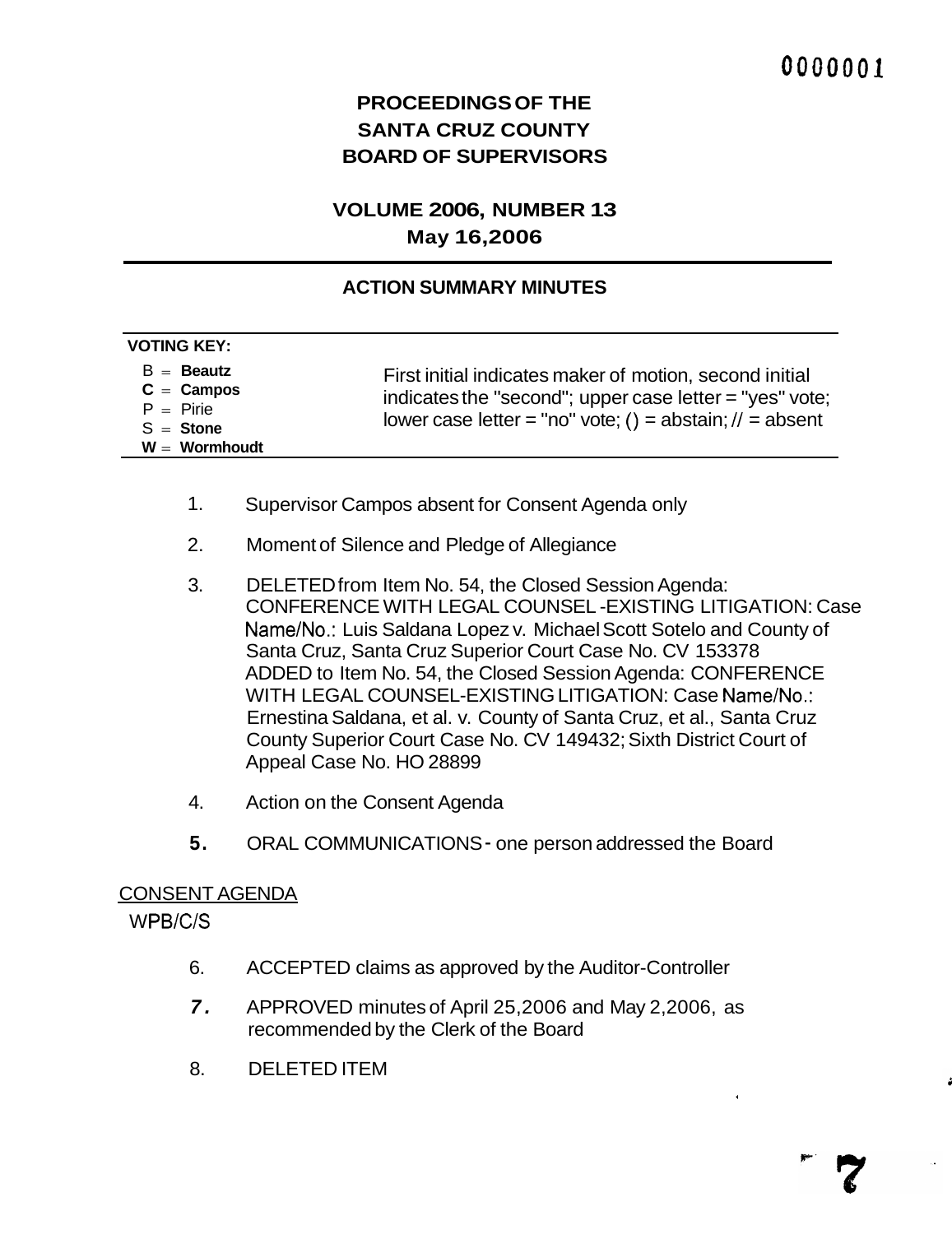- 9. APPROVED the reading by Title of all ordinances considered for adoption that may appear on this agenda and further waived a detailed reading of said ordinances, as recommended by County Counsel
- 10. REJECTED the claim of Jeff and Adele Talmadge, Claim No. 506-078, and referred to County Counsel
- 11. REJECTED the claim of Ken Holstein, Claim No. 506-079, and referred to County Counsel
- 12. REJECTED the claim of Lori Aban, Claim No. 506-081, and referred to County Counsel
- 13. DELETED ITEM

..

- 14. AUTHORIZED the Auditor-Controller and County Administrative Officer to proceed with necessary actions to secure the 2006/2007 Tax and Revenue Anticipation Notes in an estimated amount of \$55 million and report back during Budget Hearings, as recommended by the Auditor-Controller
- 15. APPROVED transfer of appropriations from Contingencies to the General Fund Courts Index 451 000 and authorized the Auditor-Controller to remit \$730,113 to the State, pursuant to the State Controller's Office audit of Court revenues for the four fiscal years ended 2001 through 2004, as recommended by the Auditor-Controller
- 16. APPROVED realignment of \$41,000 from Salaries and Benefits and \$9,000 from Other Services to Services and Supplies; approved increase to Bei Scott rental agreement for services by \$700; and approved increase to Lido Marietti rental agreement for services by \$300, as recommended by the Director of Child Support Services
- 17. APPROVED contract with Arnerich Massena and Associates for consultant services regarding the Deferred Compensation program, and approved related actions, as recommended by the Deferred Compensation Advisory Commission
- 18. ADOPTED RESOLUTION NO. 151-2006 appointing unopposed candidates in lieu of election pursuant to Elections Code Sections 7228, 7423, 7673 and 7772.1 who shall take office and serve exactly as if elected at the June 6, 2006 Primary Election for the term prescribed by law, as recommended by the County Clerk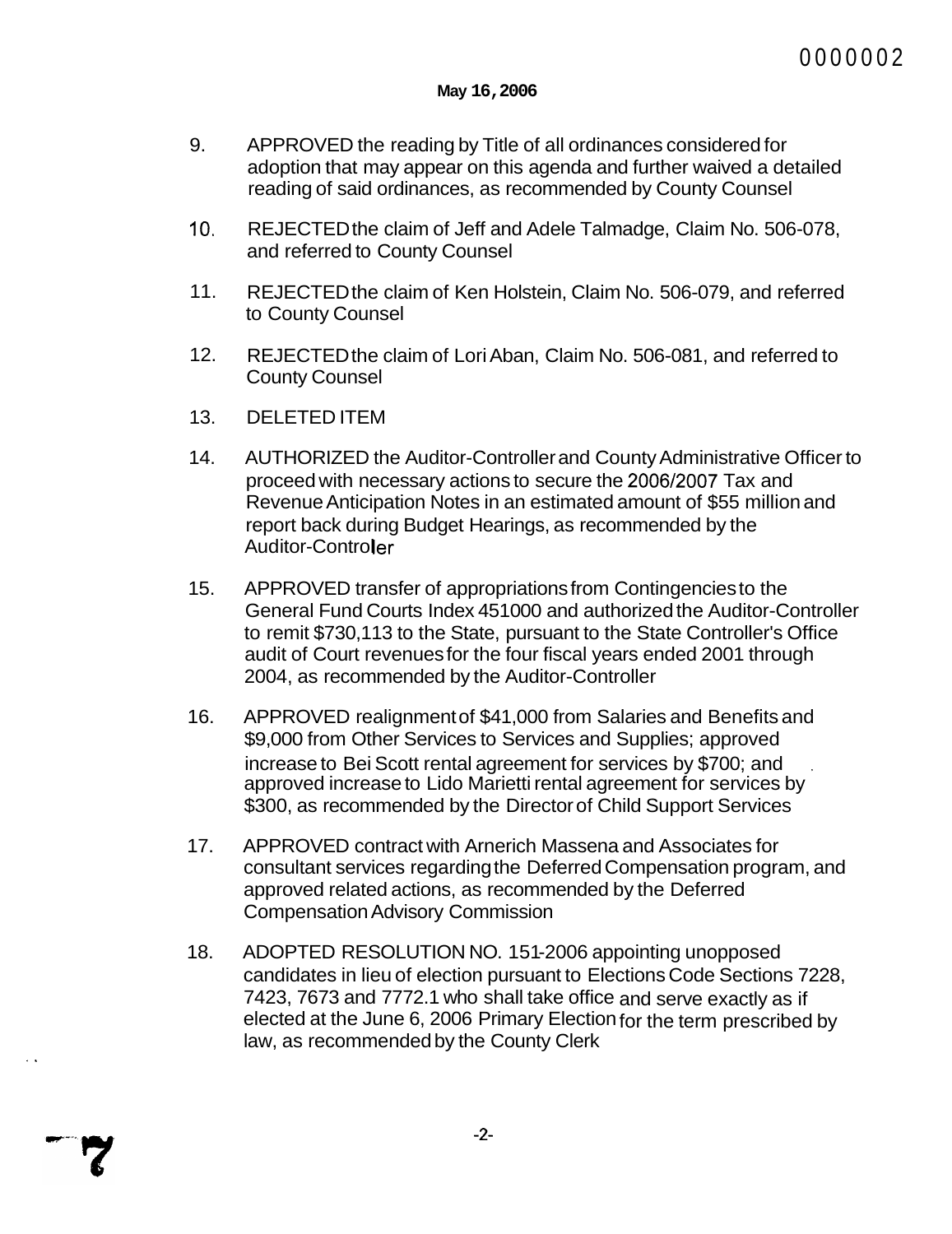- 19. ADOPTED RESOLUTION NO. 152-2006 scheduling a public hearing on Tuesday, June 13, 2006 on the proposed 2006/2007 Fire Protection Assessment service charge reports for County Service Areas No. 4 (Pajaro Dunes) and No. 48 (County Fire) and directed the Clerk of the Board to take related actions; and adopted RESOLUTION NO. 153-2006 confirming previously established benefit assessments for County Service Area Nos. 4 and 48, as recommended by the Emergency Services Administrator
- 20. AUTHORIZED the Clerk of the Board to file a revised executed Notice of Completion for the Pajaro Dunes Fire Station Above Ground Fuel Tank Project with the Office of the County Recorder, as recommended by the Director of General Services
- 21. ACCEPTED AND FILED Annual Report on the status of the private sector Living Wage program and adopted RESOLUTION NO. 154-2006 setting the living wage at \$12.43 for those employees receiving benefits, and at \$13.56 for those employees not receiving benefits, as recommended by the Director of General Services
- 22. APPROVED transfer in the amount of \$124,000 to General Services Fleet Division from Internal Services Fleet Fund to cover additional fuel costs, as recommended by the Director of General Services
- 23. AUTHORIZED emergency modification of supply air and return air connections located at the Main Jail and authorized the Auditor-Controller to process payment in the amount not-to-exceed \$30,542 to George H. Wilson, Incorporated, as recommended by the Director of General **Services**
- 24. DECLARED used County vehicles to be surplus and directed the Director of General Services to arrange for their disposition, as recommended by the Director of General Services
- 25. APPROVED amendment to agreement with Remediation Risk Management, Incorporated, for a total not-to-exceed amount of \$52,538, for environmental engineering services for soil and groundwater testing and monitoring for Fleet Services at 691 Ocean Street and approved related actions, as recommended by the Director of General Services
- 26. ADOPTED RESOLUTION NO. 155-2006 authorizing the Chief Probation Officer to apply to the Corrections Standards Authority for second year Title V Community Prevention Funds in the amount of \$314,016, as recommended by the Chief Probation Officer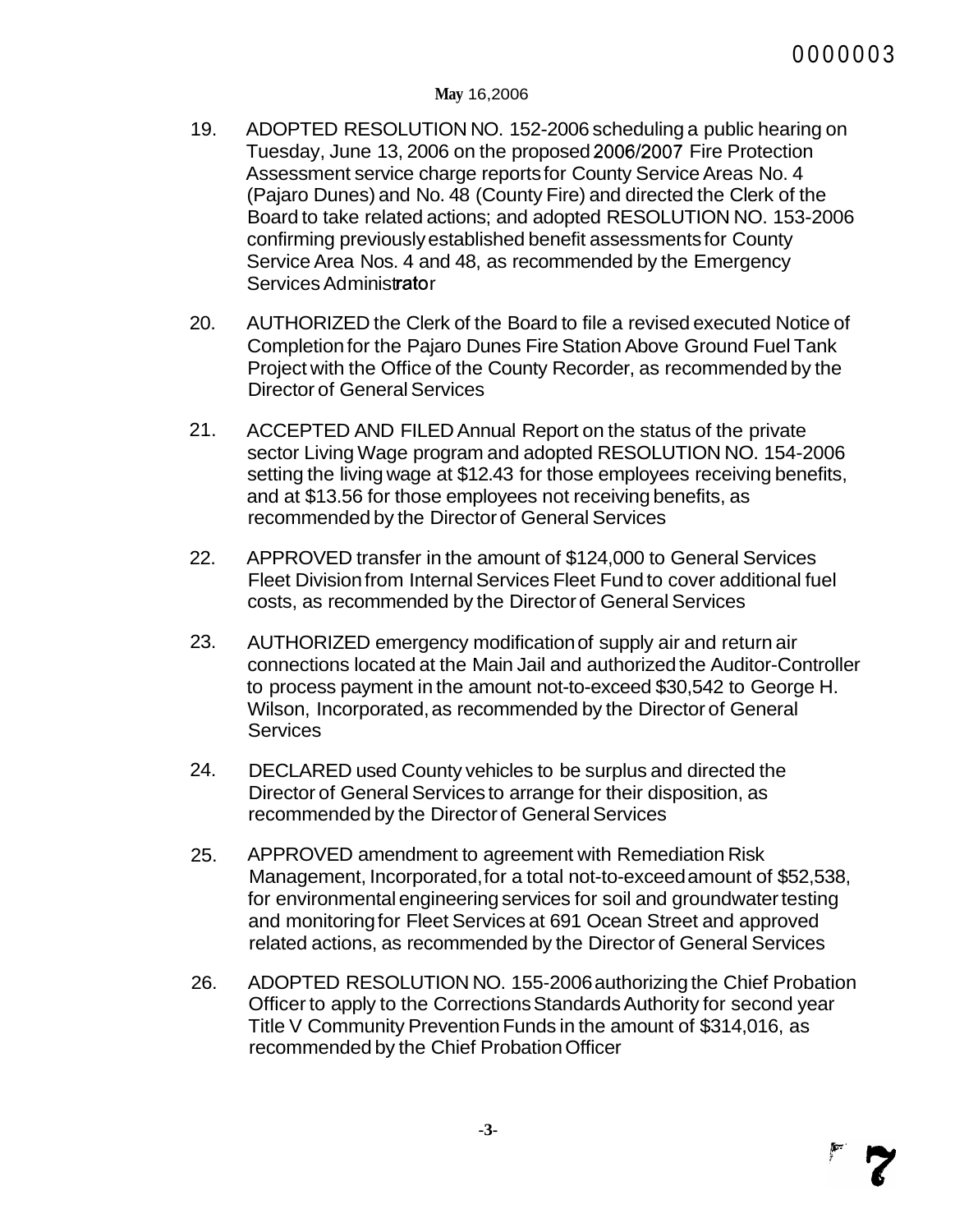- 27. APPROVED contract amendment with Regents of the University of California, San Francisco, Child Services Research Group, increasing compensation to an amount not-to-exceed \$446,847 and extending the contract term an additional six months, and approved related actions, as recommended by the Chief Probation Officer
- 28. ADOPTED RESOLUTION NO. 156-2006 accepting and appropriating unanticipated revenue in the amount of \$50,000 into Probation Grants Index 574100 for fiscal year 2005/2006 for an Annie E. Casey Foundation augmentation grant, as recommended by the Chief Probation **Officer**
- **29.**  APPROVED new master agreement for the Sexual Assault Nurse Examiners integrating the terms at a new cost of \$13,628.47 monthly and authorized the Sheriff-Coronerto sign the agreement, as recommended by the Sheriff-Coroner
- 30. ACCEPTED AND FILED report on the County's investment activities and holdings for the quarter ending March 31,2006, as recommended by the Treasurer-Tax Collector
- 31. ACCEPTED AND FILED Treasurer's monthly Cash Report and Transaction Report for the period ending April 30, 2006, as recommended by the Treasurer-Tax Collector
- $31.1$ DIRECTED Public Works to install multiway stop signs on Harkins Slough Road at the Pajaro Valley High School entrance and to report back to the Board on or before August 22, 2006, regarding the operation of the stop signs, as recommended by Supervisor Pirie
- 32. APPROVED appointment of Charles Levine to the In-Home Supportive Services Advisory Commission, as the representative of the Seniors Commission, for a term to expire April 1, 2009, as recommended by Chair Stone
- 33. ACCEPTED nomination of Rama Khalsa, Cecilia Espinola and Maria Castro for reappointment to the First 5 Commission, as at-large representatives, for terms to expire April **1,** 2007, with final appointment to be made May 23,2006, as recommended by Chair Stone
- 34. ACCEPTED AND FILED report on the need to continue the state of local emergency relative to transmission of HIV through contaminated needles, as recommended by the Health Services Agency Director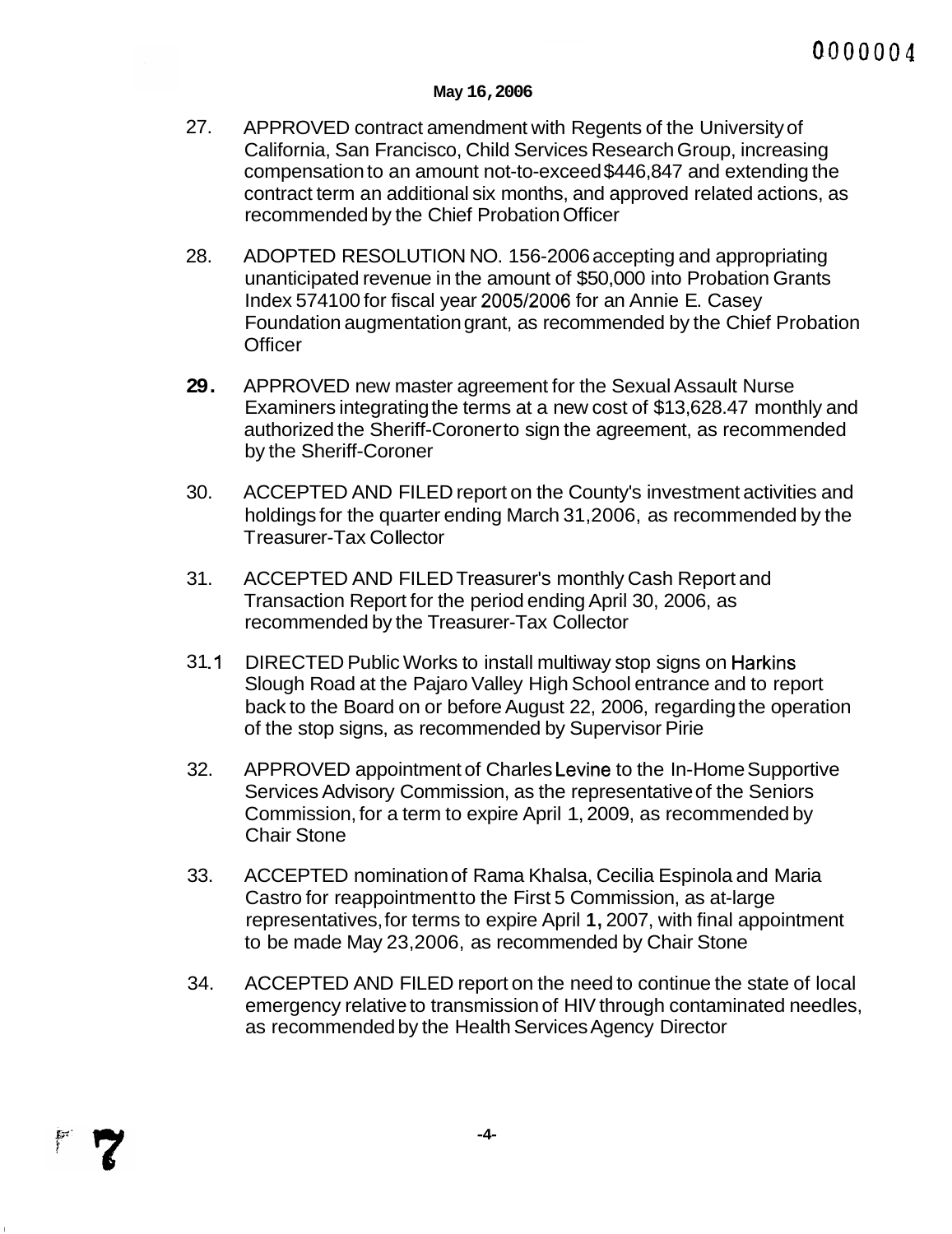- **35.** ADOPTED RESOLUTION NO. 157-2006 accepting and appropriating unanticipated revenue in the amount of \$69,589.82 into the Fish and Game budget; approved allocations endorsed by the County Fish and Game Advisory Commission in the amount of \$59,459; and authorized the Auditor-Controller to disburse funds, as recommended by the Health Services Agency Director
- 36. SEE ITEM NO. 56.1 REGULAR AGENDA
- 37. APPROVED amendment to agreement with Dominican Hospital increasing the maximum amount by \$1 0,000 to \$75,000 for helicopter transportation flight clearance in inclement weather from the Federal Aviation Agency and authorized the Health Services Agency Director to sign, as recommended by the Health Services Agency Director
- 38. APPROVED contract in the amount of \$148,390 with Applied Survey Research for the Business Retention and Expansion Survey, as recommended by the Human Resources Agency Director
- 39. SCHEDULED a public hearing on Tuesday, June 6,2006 on the morning agenda, at 9:00 a.m. or thereafter to consider Application 05-0252 (Commercial Development - Mini Storage facility and Honda car dealership, Rezoning and General Plan Amendment) and directed the Clerk of the Board to take related action, as recommended by the Planning Director
- 40. SCHEDULED a public hearing on Tuesday, June 6,2006 on the morning agenda, at 900 a.m. or thereafter to consider Planning Commission recommendation on proposed General Plan amendment and rezoning affecting three parcels along Greenbrae Lane and five parcels along Carriker Lane and approved related action, as recommended by the Planning Director
- 41. APPROVED transfer of funds in the amount of \$7,400 for the purchase of a vehicle washing system at the Brommer Street Maintenance Yard, as recommended by the Director of Public Works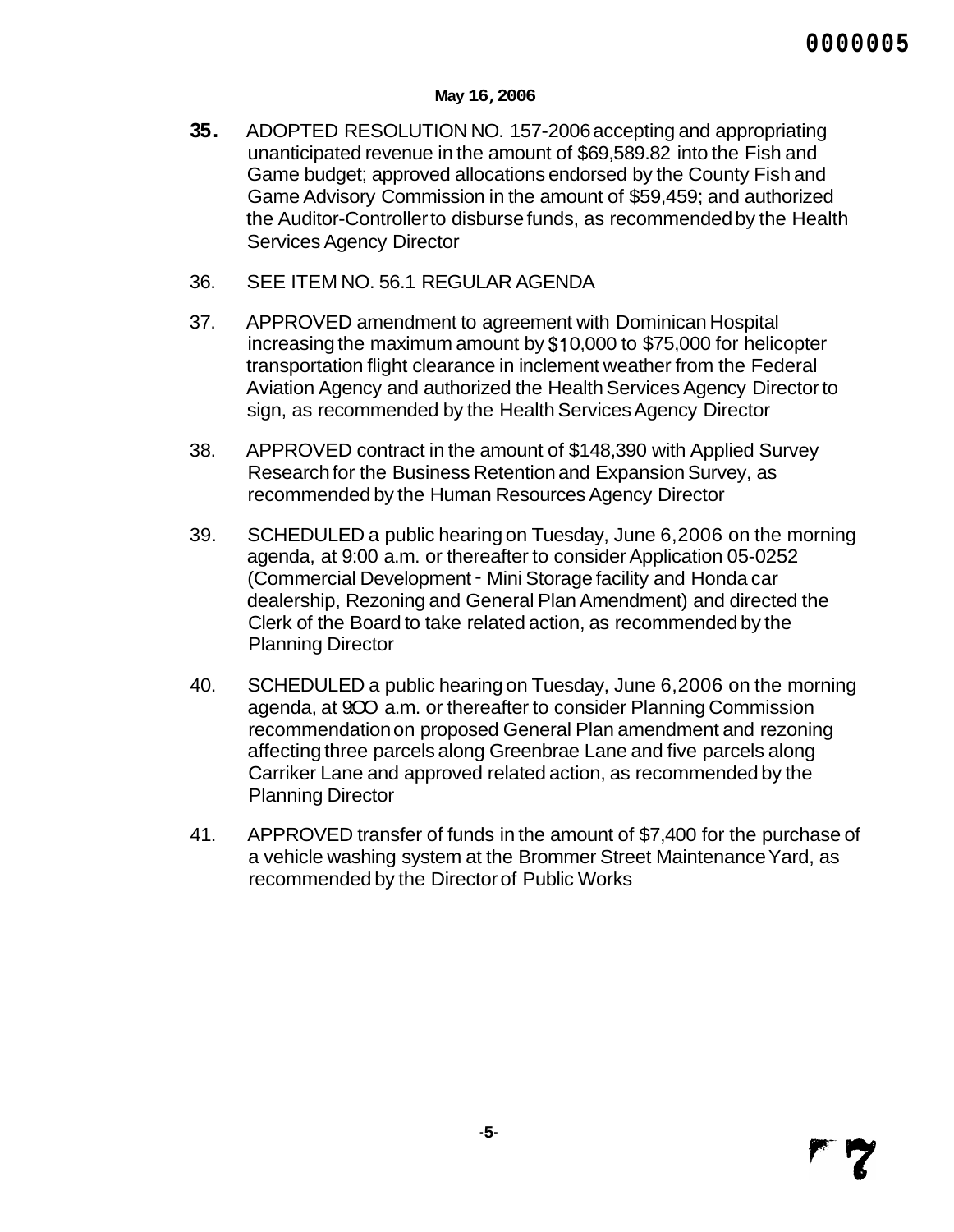- 42. ACCEPTED AND FILED report on the Integrated Watershed Restoration Program projects; approved revised Integrated Watershed Restoration Program Valencia Creek Fish Ladder Work Program dated April 12,2006; adopted RESOLUTION NO. 158-2006 accepting unanticipated revenue from the Santa Cruz County Resource Conservation District in the amount of \$23,437.80; authorized transfer of \$1,765.47 from the Department of Public Works Culvert Replacement Program to the Valencia Creek Fish Ladder project; and directed Public Works to return to the Board on or before November 21, 2006, with an update, as recommended by the Director of Public Works
- 43. APPROVED plans and specifications and engineer's estimate for the Amesti Elementary School Pedestrian and Bicycle Safety Project, Amesti Road at Green Valley Road; authorized calling for bids; set the bid opening for 2:15 p.m. on June 8, 2006, in the Department of Public Works conference room; directed Public Works to return on June 20, 2006, with a recommendation for award of contract; and approved related action, as recommended by the Director of Public Works
- 44. APPROVED plans, specifications and engineer's estimate for the 2006 Graham Hill Road Traffic Signal Improvements; authorized calling for bids; set the bid opening for 2:15 p.m. on June 8, 2006, in the Department of Public Works conference room; and directed Public Works to return on or before June 20, 2006, with a recommendation for award of contract, as recommended by the Director of Public Works
- 45. APPROVED road closures for the Thirty-Fourth Annual Wharf-to-Wharf Race for July 23, 2006, and directed the Public Works Department to issue the race permit, as recommended by the Director of Public Works
- 46. ACCEPTED AND FILED Proposed 2006/2007 Capital Improvement Program document and directed Public Works to return on June 6, 2006 with the Proposed 200612007 Capital Improvement Program, as recommended by the Director of Public Works
- 47. ADOPTED RESOLUTION NO. 159-2006 approving and accepting terms and conditions of the contract and rights of entry for the Sixteenth Avenue Improvements Project - Capitola Road to Webster Street; made findings that the improvements are of benefit to the project area; authorized the Director of Public Works to sign the contracts; and approved payment of claims, as recommended by the Director of Public Works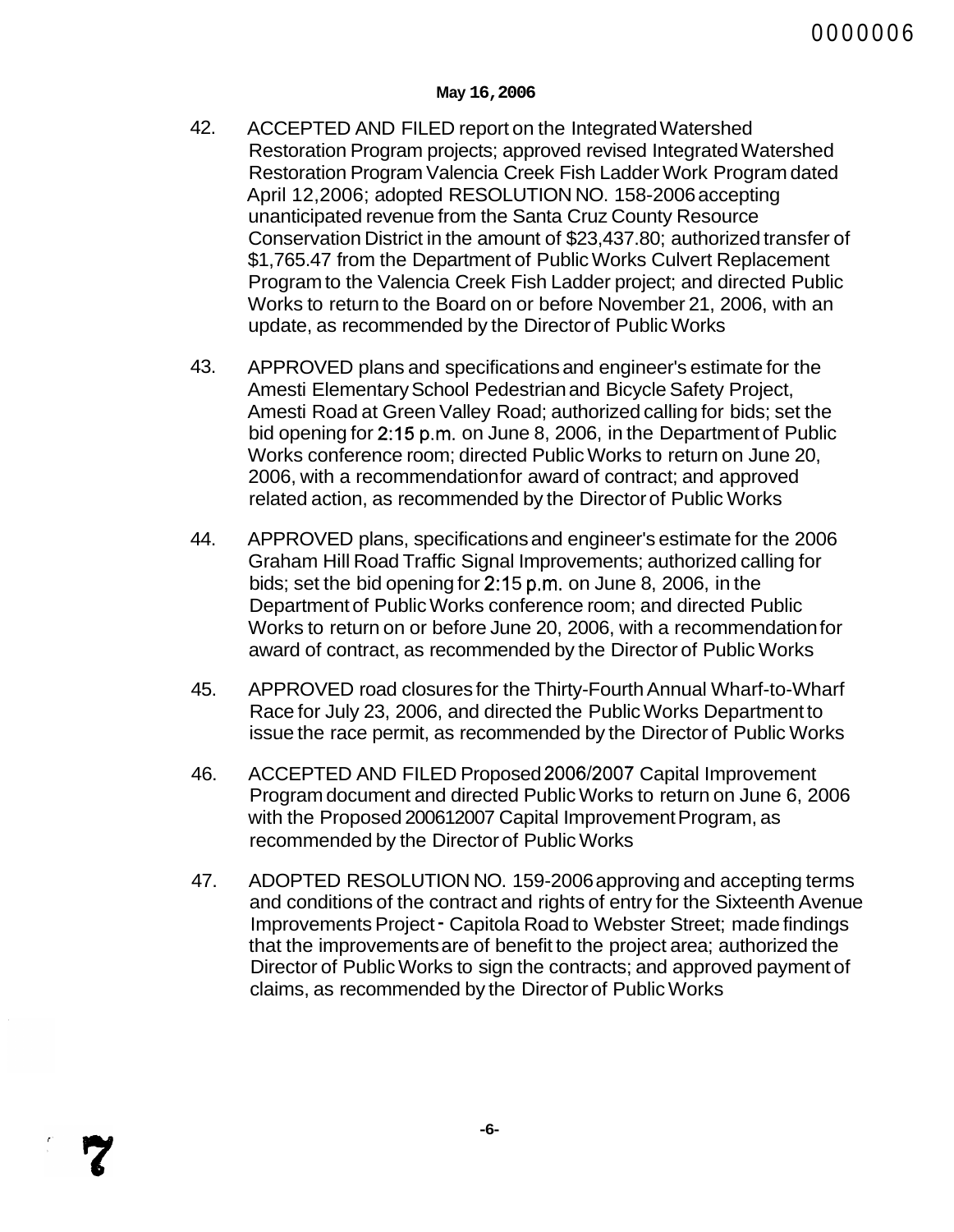- **48.** APPROVED request for proposals for engineering design services for the Aptos Village Traffic Signal Design project, and directed the Clerk of the Board to advertise the request of proposals for one day on May 21, 2006, in a newspaper of general circulation, as recommended by the Director of Public Works
- **49.** APPROVED amendment to agreement with Shangrila Landscape Management, Incorporated by increasing the compensation by \$20,000 for a not-to-exceed amount of \$80,000 for fiscal year 2005/2006 for revegetation, landscape installation and landscape maintenance services for various Public Works projects; and authorized the Director of Public Works to sign the agreement on behalf of the County, as recommended by the Director of Public Works
- **50.** ACCEPTED low bid of McGuire and Hester in the amount of \$505,111 for the Sixteenth Avenue Improvements project, and authorized the award of contract; adopted RESOLUTION NO. 160-2006 accepting and appropriating unanticipated revenue in the amount of **\$1** 5,825.80 from the Santa Cruz City Water Department (SCWD); approved reimbursement agreement between the SCWD and the County of Santa Cruz for costs related to the City's items on the subject project; and approved related action, as recommended by the Director of Public **Works**
- 51. ACCEPTED AND FILED report on the County Service Area No. 7, Boulder Creek Force Main Replacement; directed Public Works to continue to work with CSA No. 7 homeowners to develop a plan to finance the force main replacement; and directed Public Works to return with a status report on or before August 8, 2006, as recommended by the Director of Public Works
- 52. AS THE BOARD OF DIRECTORS OF THE FREEDOM COUNTY SANITATION DISTRICT, ACCEPTED the low bid from Monterey Peninsula Engineering in the amount of \$71,000 for the Amesti Road Sewer Extension; authorized award of contract; and authorized the District Engineer to sign the contract on behalf of the District; and approved related action, as recommended by the District Engineer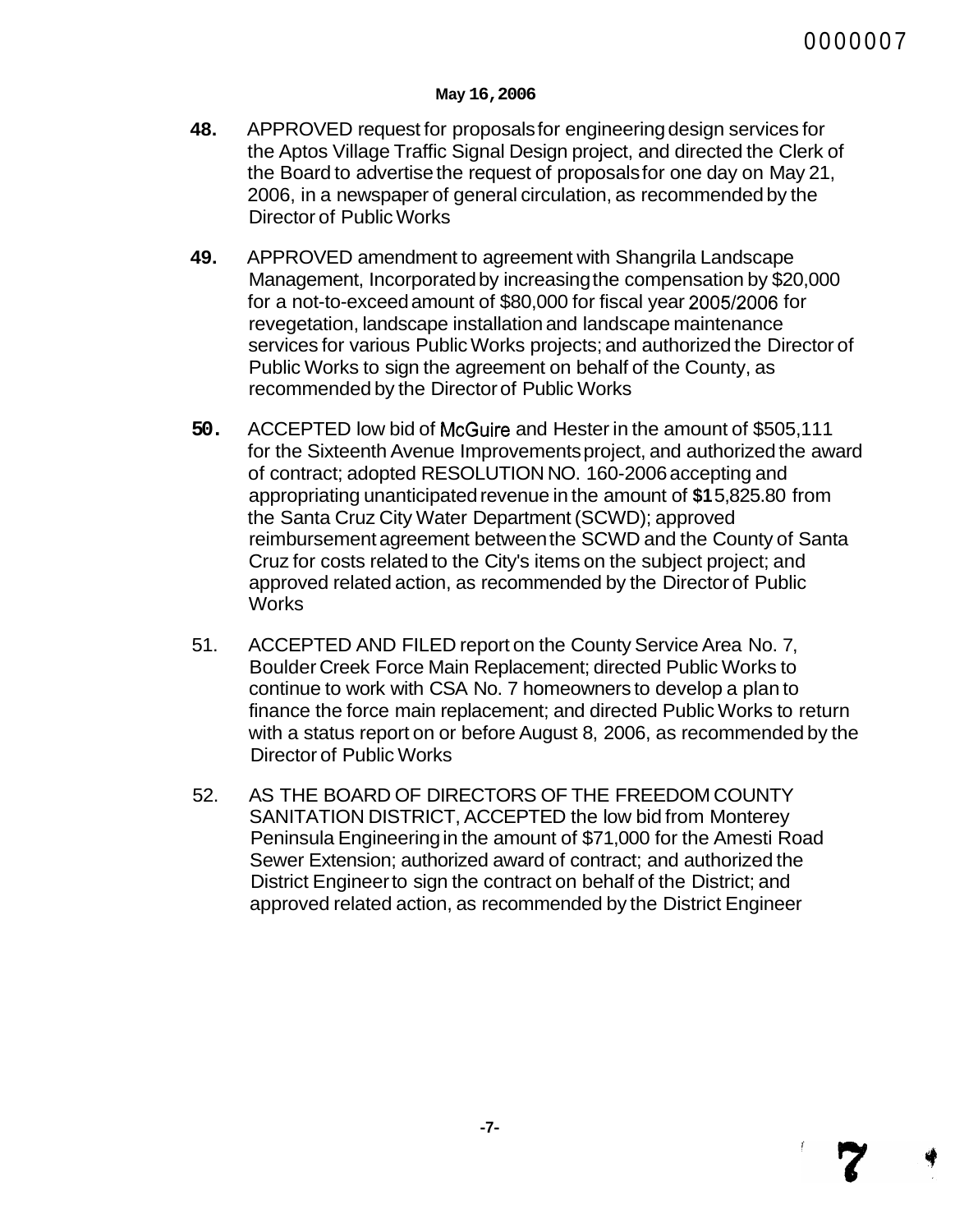- 53. AS THE BOARD OF DIRECTORS OF THE SANTA CRUZ COUNTY REDEVELOPMENT AGENCY, APPROVED financing for the right-of-entry agreements in the amount of \$600; adopted RESOLUTION NO. 161-2006 accepting and appropriating unanticipated revenue totaling \$200,000 from the Redevelopment Agency Capital Projects Proceeds Reserves; approved Agency funds totaling \$662,481.86 for the construction of the 16th Avenue Improvement Project (Capitola Avenue to Webster Street); and approved related actions, as recommended by the Redevelopment Agency Administrator
- 54. AS THE BOARD OF SUPERVISORS AND REDEVELOPMENT AGENCY, SCHEDULED a closed personnel and litigation session as follows: CONFERENCE WITH LEGAL COUNSEL - EXISTING LITIGATION Case Name/No.: Ernestina Saldana, et al. v. County of Santa Cruz, et al. Santa Cruz County Superior Court Case No. CV 149432; Sixth District Court of Appeal Case No. H028899 REPORT **OF** COUNTY COUNSEL - No report given

## REGULAR AGENDA

**55.** Presentation providing an overview of the First 5 Commission's Long Term Financial Plan and Strategic Plan; accepted and filed report of the overview of the First 5 Commission's Long Term Financial Plan and Strategic Plan

**WCBPS**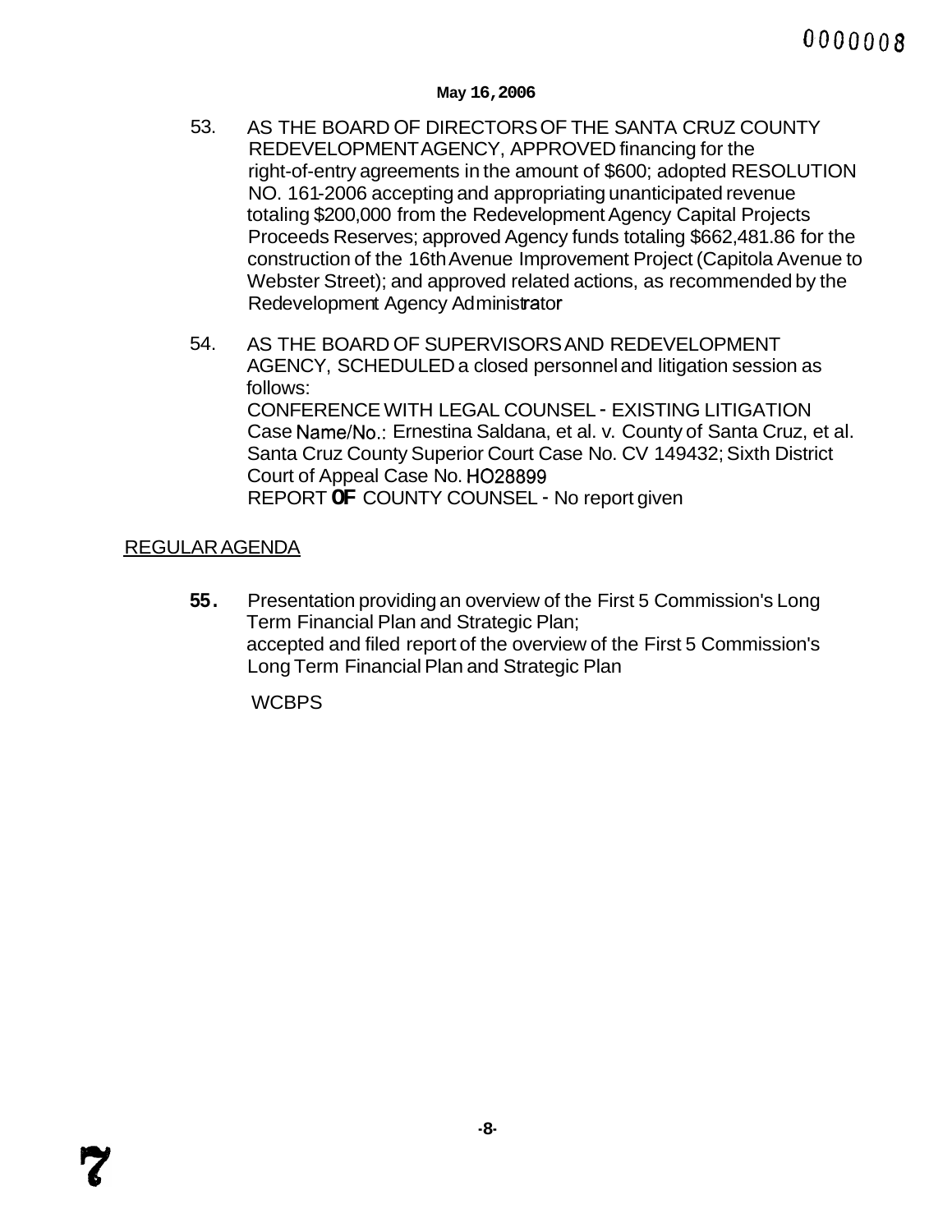56. CONSIDERED proposed ordinance to increase settlement authority for - Risk Manager and County Administrative Officer for Tort and Worker's Compensation Claims and considered amendments to the County Code to add section on Special Education Claims;

(1 ) approved "in concept'' ordinance amending the County Code as follows:

(a) Increase the settlement authority in County Code Section 1.05.1 30 for tort and damage claims as follows: settlement authority for the Personnel Director/designee not to exceed \$15,000; settlement authority for the County Administrative Officer for amounts greater than \$1 5,000 but less than \$25,000; and

(b) Increase the settlement authority in County Code Section 1.05.1 40 for workers' compensation claims as follows: settlement authority for the Risk Manager not to exceed \$15,000; and

(c) Add County Code Section 1.05.1 50 for settlement of special education claims by the Health Services Agency Administrator for amounts not to exceed \$10,000.

(2) return to the Board on June 6, 2006 for final adoption;

(3) with additional directions that at least once a year a presentation be given to the Board on selected sample of claims and provide a list to the Board every quarter which would state each case and the amount of the settlement

**WBPCS** 

56.1 AUTHORIZED the Health Services Agency **to** submit a grant application to the Federal Center for Substance Abuse Prevention for methamphetamine prevention in the amount of \$350,000 per year for three years; with additional direction that if grant is awarded, staff return to the Board with a more detailed description of the program, the tools that will be used for evaluation and a proposal for a regular reporting schedule to the Board

WBPCS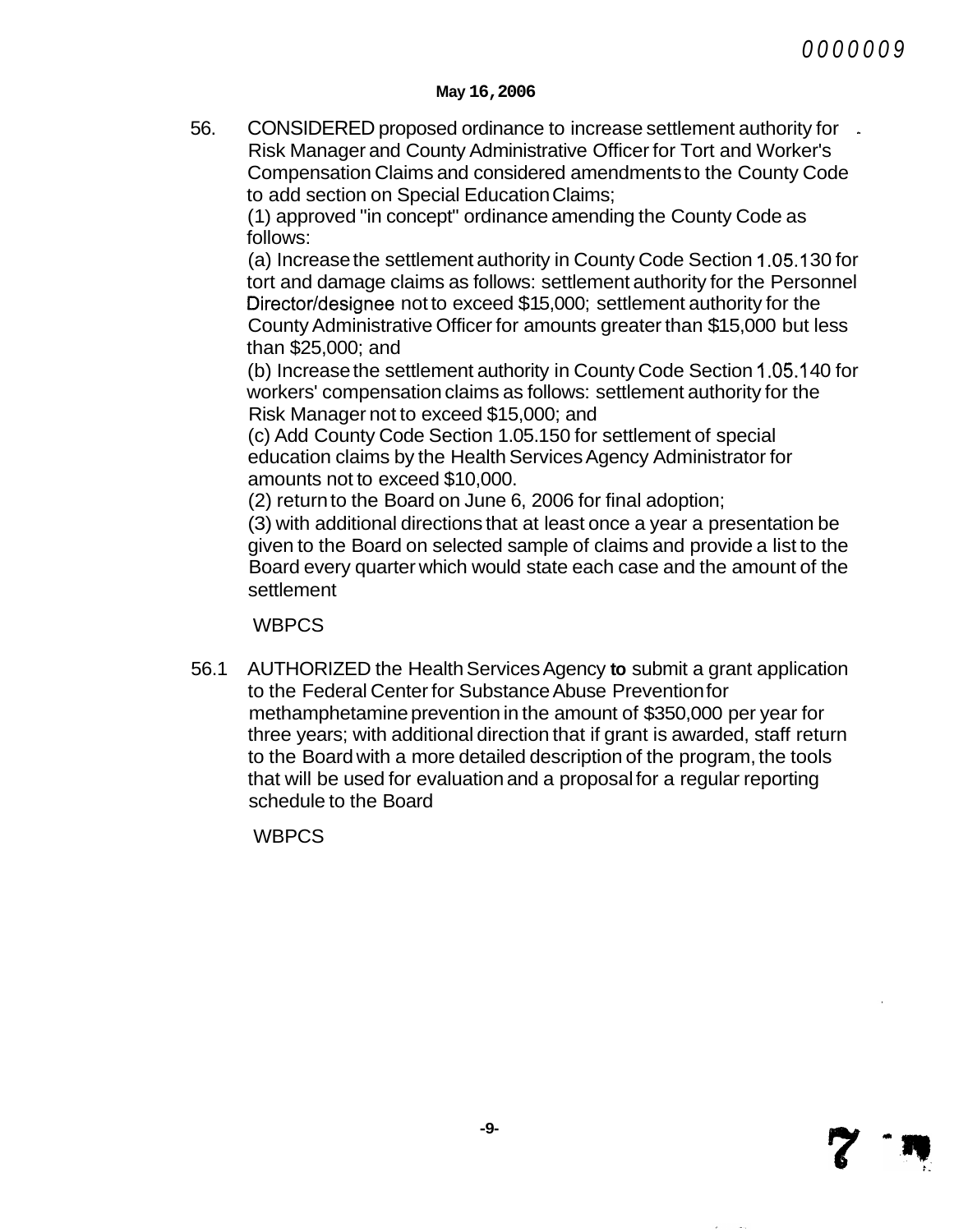| Approved:  |                                                                                                      |  |
|------------|------------------------------------------------------------------------------------------------------|--|
|            | <b>Chair, Board of Supervisors</b>                                                                   |  |
| Attest: __ |                                                                                                      |  |
|            | <b>Clerk of the Board</b>                                                                            |  |
| Date:      |                                                                                                      |  |
| NOTE:      | This set of Board of Supervisors Minutes is scheduled to be approved by<br>the Board on June 06,2006 |  |

 $\tilde{z}$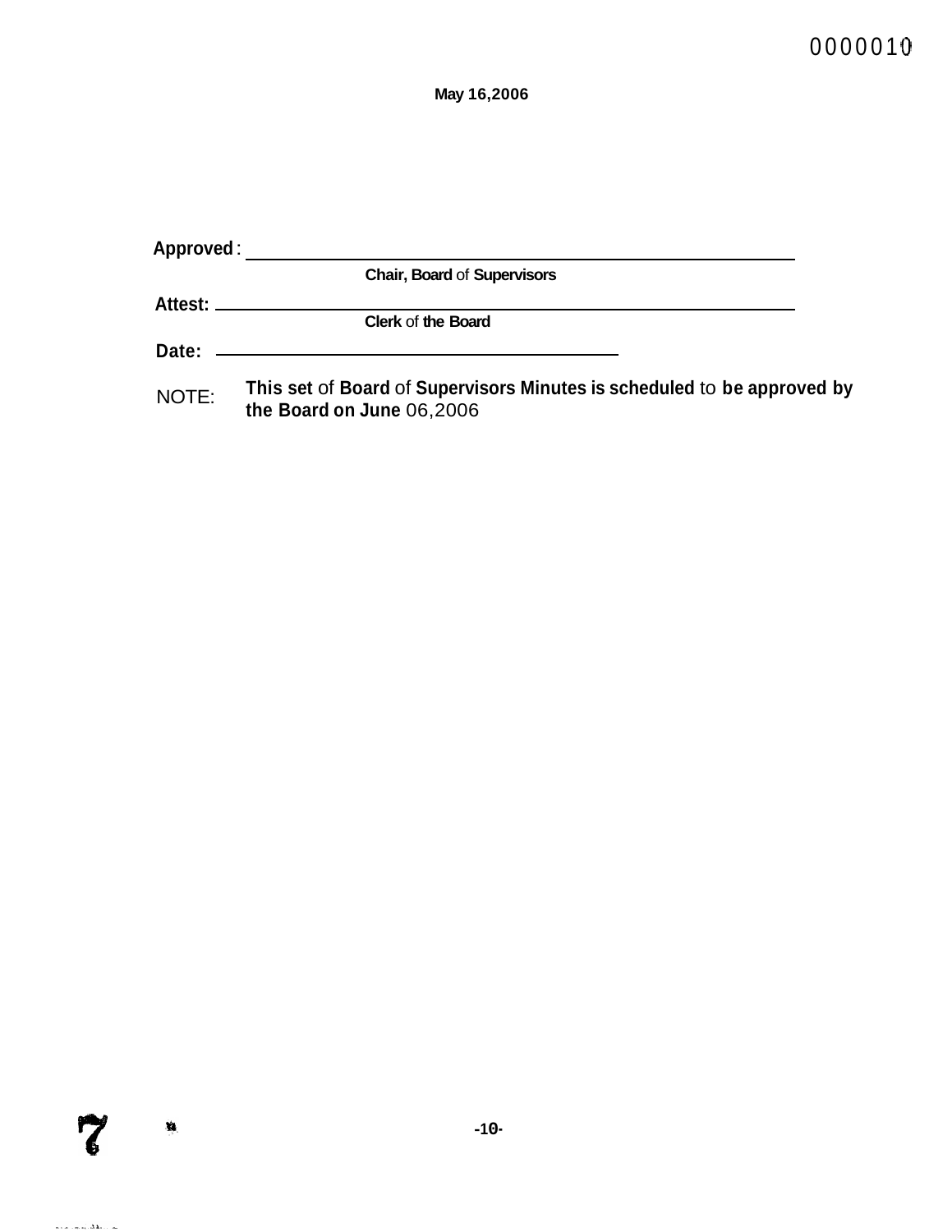# **PROCEEDINGS OF THE SANTA CRUZ COUNTY BOARD OF SUPERVISORS**

# **VOLUME 2006, NUMBER 14 May 23,2006**

## **ACTION SUMMARY MINUTES**

| <b>VOTING KEY:</b>                                                             |                                                                                                                                                                                    |
|--------------------------------------------------------------------------------|------------------------------------------------------------------------------------------------------------------------------------------------------------------------------------|
| $B =$ Beautz<br>$C =$ Campos<br>$P = P$ irie<br>$S =$ Stone<br>$W = Wormhoudt$ | First initial indicates maker of motion, second initial<br>indicates the "second"; upper case letter = "yes" vote;<br>lower case letter = "no" vote; () = abstain; $\ell$ = absent |

- 1. All Supervisors present
- 2. Moment of Silence and Pledge of Allegiance
- **3.** Addition to Consent Agenda: Item No. 40.1
- 4. Action on the Consent Agenda
- **5.** ORAL COMMUNICATIONS three people addressed the Board

#### CONSENT AGENDA

PCBWS

- 6. ACCEPTED claims as approved by the Auditor-Controller
- 7. DELETED ITEM
- 8. DELETED ITEM
- **9.** APPROVED the reading by Title of all ordinances considered for adoption that may appear on this agenda and further waived a detailed reading of said ordinances, as recommended by County Counsel
- IO. ADOPTED RESOLUTION NO. 162-2006 providing for zero property tax exchange for Local Agency Formation Commission No. 906-A: Felton Annexation to San Lorenzo Valley Water District, as recommended by the County Administrative Officer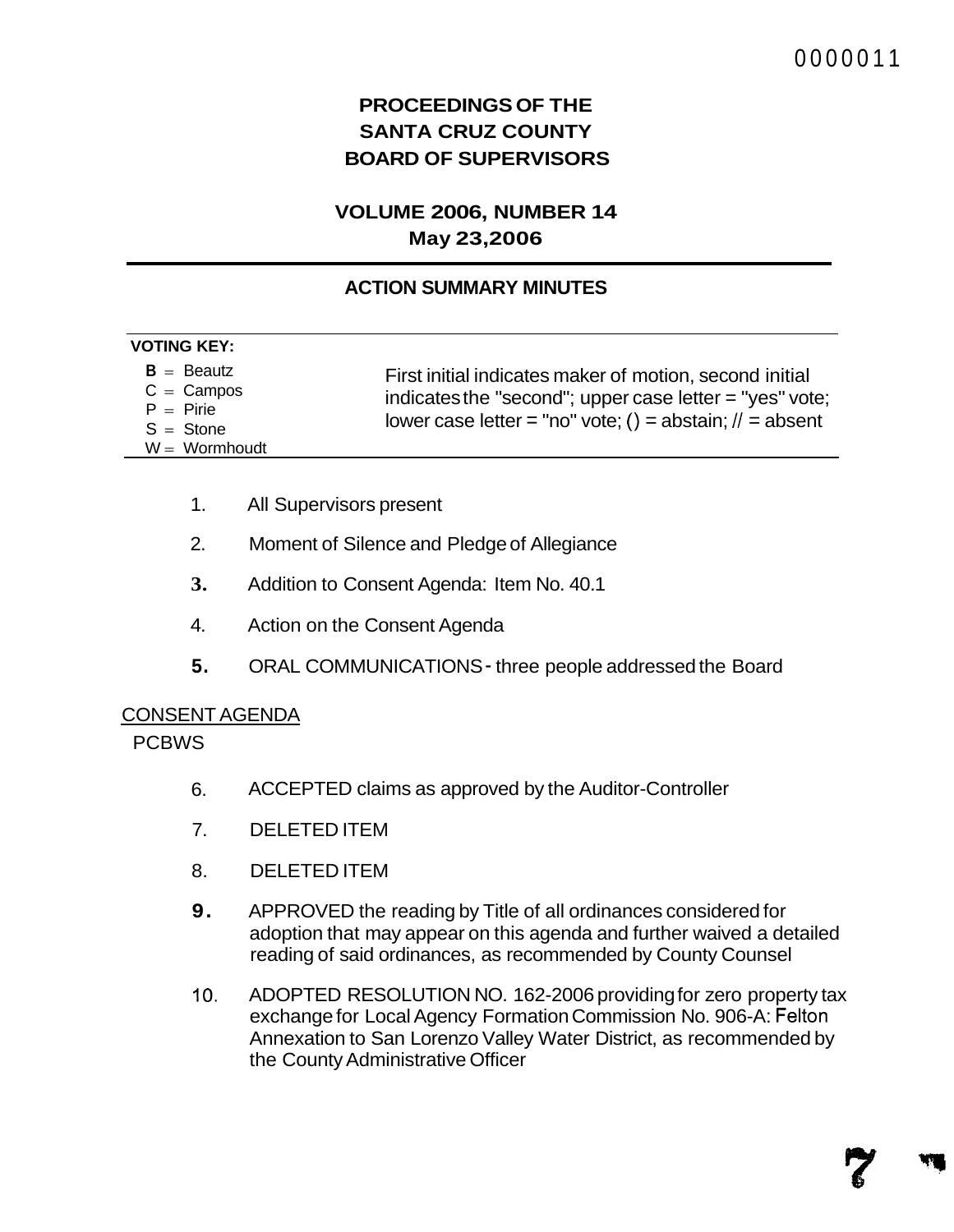- 11. ACCEPTED AND FILED status report on the Animal Services Facility project, advised the project architect to proceed with the next phase of the design and construction project; approved an agreement with Gilbane Building Company to provide construction administration and management services in a not-to-exceed amount of \$399,770; authorized the County Administrative Officer to sign the agreement; and directed the County Administrative Officer to return with final plans and specifications in February 2007, as recommended by the County Administrative Officer
- 12. APPROVED lease agreement with University Business Park LLC at a monthly base cost of .60 per square foot, plus NNN costs for a storage and service warehouse facility for the County's voting equipment and authorized the County Clerk to sign the agreement, as recommended by the County Clerk
- 13. SEE ITEM NO. 50.4 REGULAR AGENDA
- 14. AUTHORIZED the Information Services Department to sign an interest-free lease agreement in the amount of \$139,852 with Koch Financial for the purpose of acquiring Symantec anti-virus software, as recommended by the Director of Information Services
- 15. APPROVED contract amendment with BI Incorporated, increasing compensation to a total amount not-to-exceed \$1 7,000 for the contract period July 1, 2005 through June 30, 2006, and authorized the Chief Probation Officer to sign the amendment on behalf of the County, as recommended by the Chief Probation Officer
- 16. AUTHORIZED the Director of the Health Services Agency and the Chief Probation Officer to apply for Mental Health and Justice Assistance Funds through the Bureau of Justice Assistance and approved related actions, as recommended by the Chief Probation Officer and the Health Services Agency Director
- 17. SEE ITEM NO. 50.2 REGULAR AGENDA
- 18. AUTHORIZED the use of an image of the Santa Cruz County flag on the World Wide Web by Michael P. Smuda and the society known as the Flags of the World from October 23, 2006, until October 23, 201 1, as recommended by Chair Stone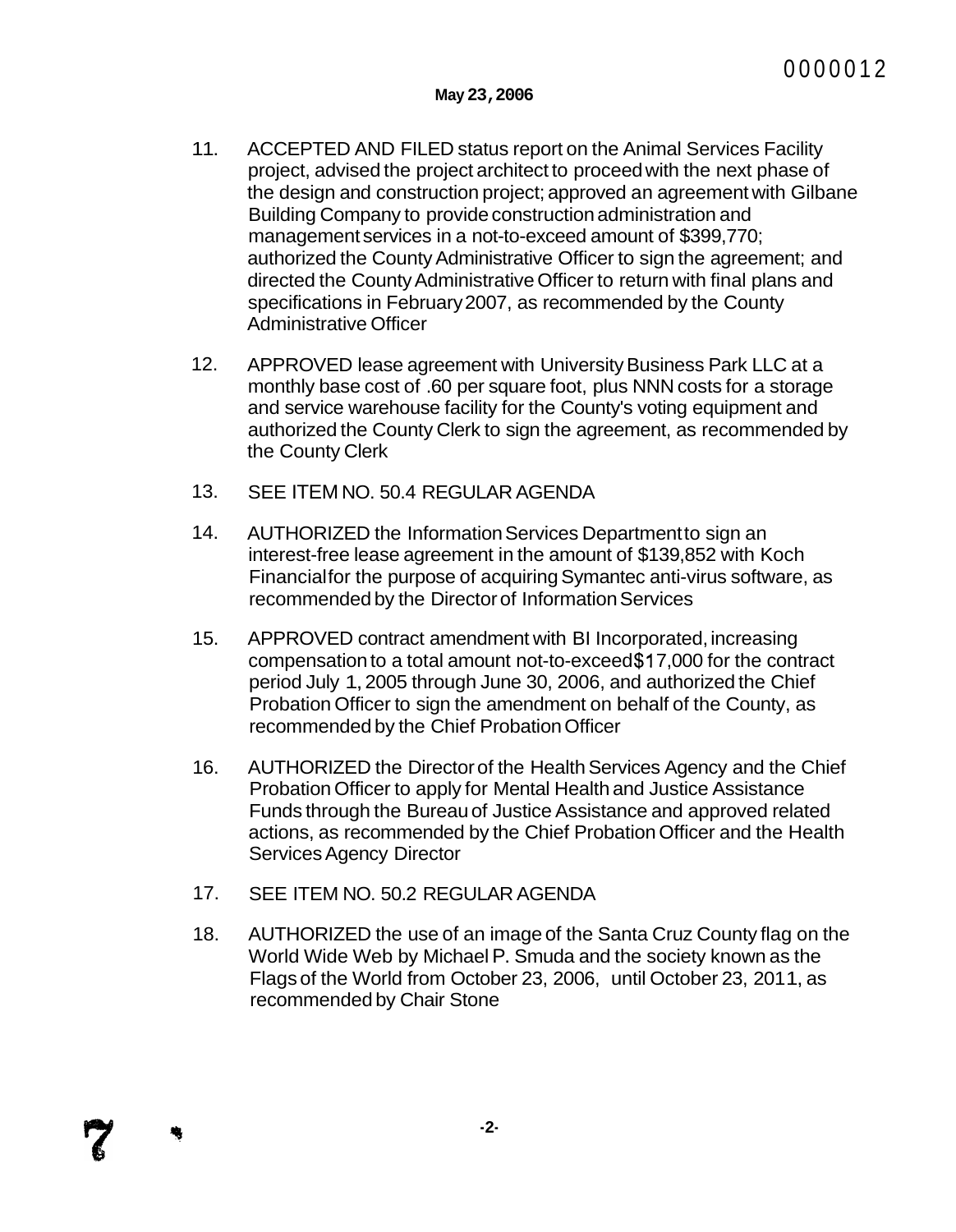- 19. ACCEPTED notification of various at-large vacancies on the Workforce Investment Board, as outlined, with nominations for appointment to be received on June 6, 2006, and final appointments to be made June 13, 2006, as recommended by Chair Stone
- 19.1 APPROVED the 2006 Needs Assessment and Priorities Report prepared by the Santa Cruz County Child Care Planning Council, authorized the Chair to sign the revised priorities, and authorized the Child Care Planning Council to submit the appropriate forms to the California Department of Education, as recommended by Chair Stone
- 20. ACCEPTED AND FILED report on the need to continue the state of local emergency relative to transmission of HIV through contaminated needles, as recommended by the Health Services Agency Director
- 21. ACCEPTED AND FILED report on community health information and electronic medical records, as recommended by the Health Services Agency Director
- 22. ADOPTED RESOLUTION NO. 163-2006 scheduling a public hearing on Tuesday, June 13,2006, on the morning agenda, on the proposed benefit assessments/service charges and the proposed 2006/07 Assessment/Service Charge Reports for County Service Area No. 12, Wastewater Management, and directed the Clerk of the Board to take related actions, as recommended by the Health Services Agency **Director**
- 23. SEE ITEM NO. 50.1 REGULAR AGENDA
- 24. APPROVED appropriation transfers in the amount of \$926,000 to meet year end obligations and payment of prior year invoices in the amount of \$5,380, as recommended by the Human Resources Agency Director
- **25.**  APPROVED amendment to the Human Resources Agency contract with the Community Action Board for an increase of \$50,000 for fiscal year 2005/06 and authorized the Human Resources Agency Director to execute the amendment, as recommended by the Human Resources Agency Director
- 26. ACCEPTED AND FILED report on the Living Wage Program for non-profit agencies and directed the Human Resources Agency Director to return in May 2007 with an annual Living Wage Report, as recommended by the Human Resources Agency Director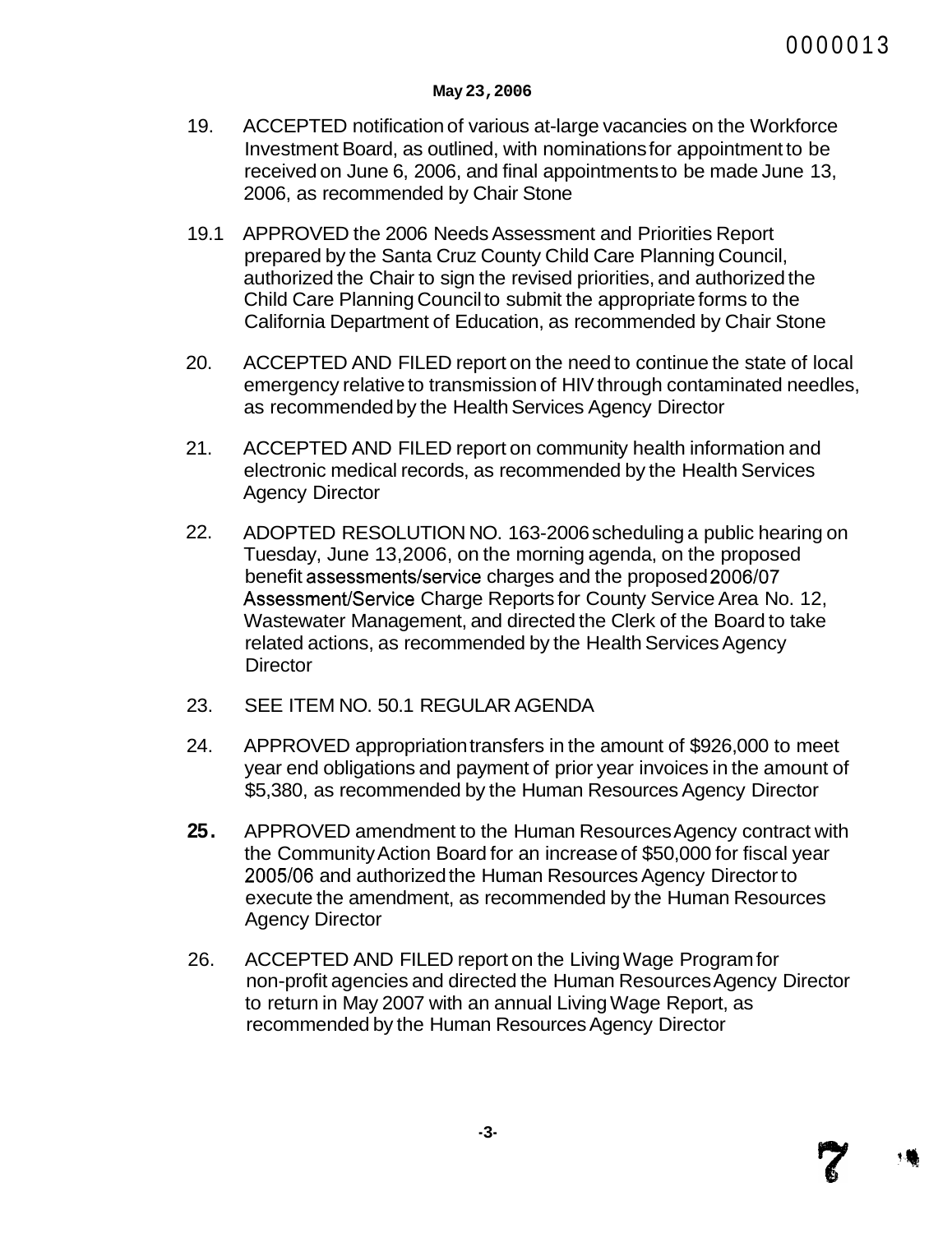- 27. AUTHORIZED staff to continue working with the Community Foundation of Santa Cruz County and other partner agencies to submit a grant application for Proposition 50 funds for an Integrated Water Management program in northern Santa Cruz County; approved independent contractor agreement with Kestrel Consulting for a total County contract cost not-to-exceed \$66,964.40; and approved related actions, as recommended by the Director of Public Works and the Health Services Agency Director
- 28. ADOPTED RESOLUTION NO. 164-2006 authorizing Public Works to apply for the Proposition 40 Urban Stormwater Program grant funds for reducing non-point sediment and pesticide pollution in County road maintenance operations, and directed Public Works to return to the Board on or before December 12, 2006, to report on the grant application outcome, as recommended by the Director of Public Works
- 29. SCHEDULED bid openings for the Valencia Creek Fish Ladder and Valencia Road Culvert Retrofit for 215 p.m. on June 8, 2006, in the Department of Public Works conference room; directed Public Works to return on or before June 20, 2006 with a recommendation for award of the construction contracts, as recommended by the Director of Public **Works**
- **30.** ADOPTED RESOLUTION NO. 165-2006 for right-of-way acquisitions for the Capitola Avenue Improvements - State Highway One to Soquel Drive; authorized the Director of Public Works to sign the agreements on behalf of the County; approved payment of claim; and approved related action, as recommended by the Director of Public Works
- 31. APPROVED Program Supplement Agreement for \$305,000 in State and Federal revenue for engineering and right-of-way acquisition for Graham Hill Road Improvement project; adopted RESOLUTION NO. 166-2006 authorizing the Director of Public Works to execute the Program Supplement on behalf of the County; and approved related actions, as recommended by the Director of Public Works
- 32. ADOPTED RESOLUTION NO. 167-2006 approving submission of grant applications to seek funding from the Assembly Bill (AB) 2766 grant program for the Traffic Signal Coordination project and the Corralitos Road Turn Lane project, and appointed the Director of Public Works and the Department of Public Works as the administering agency applicant to execute and submit all documents for the subject program, as recommended by the Director of Public Works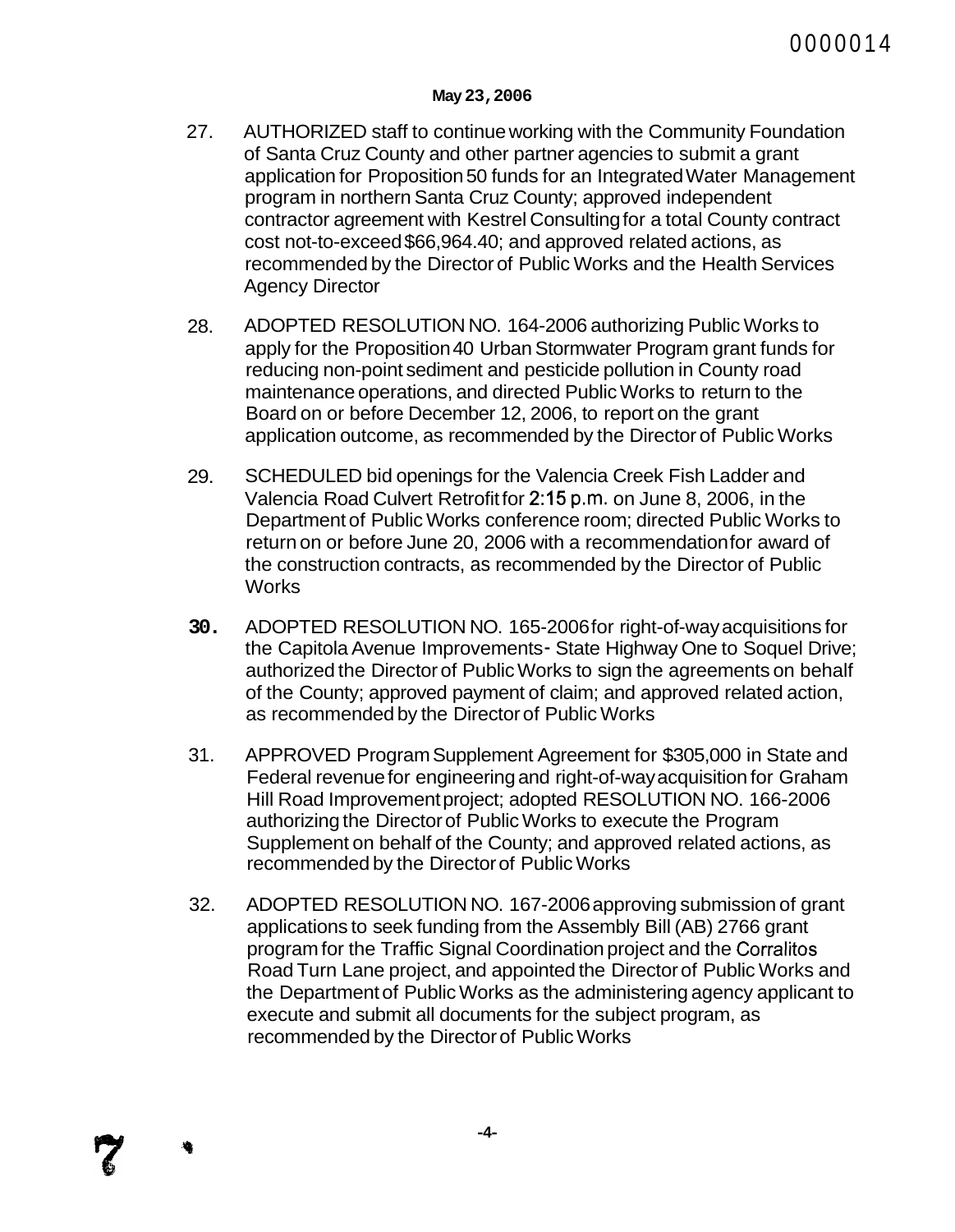#### **May 23,2006**

- 33. AUTHORIZED payment of \$2,855.80 from the 2005106 fiscal year budget to North Bay Ford for past due invoices, as recommended by the Director of Public Works
- 34. SEE ITEM NO. 50.3 REGULAR AGENDA
- 35. APPROVED agreement with the Soquel Creek Water District for the Santa Cruz County Parks Department's share of the Kestrel Consulting contract for the Preparation of the Application for Grant Funds under Proposition 50 for a total contract amount not-to-exceed \$16,234 and authorized the Director of Parks, Open Space and Cultural Services to sign agreement on behalf of the County, as recommended by the Director of Parks, Open Space and Cultural Services
- 35.1 ADOPTED RESOLUTION NO. 168-2006 in opposition to Senate Bill 1206, relating to Community Redevelopment Law; and approved related action, as recommended by the Redevelopment Agency Administrator
- 36. AS THE BOARD OF DIRECTORS OF THE SANTA CRUZ COUNTY REDEVELOPMENT AGENCY, APPROVED financing of property acquisitions in the amount of \$1,800 for the Fourteenth Avenue Improvement project and approved related actions, as recommended by the Redevelopment Agency Administrator
- 37. AS THE BOARD OF DIRECTORS OF THE SANTA CRUZ COUNTY REDEVELOPMENT AGENCY, APPROVED financing of property acquisition in the amount of \$4,150 for the Capitola Avenue Improvement project and approved related actions, as recommended by the Redevelopment Agency Administrator
- **38.** AS THE BOARD OF DIRECTORS OF THE SANTA CRUZ COUNTY REDEVELOPMENT AGENCY, APPROVED financing of property acquisitions in the amount of \$19,500 for the Capitola Avenue Improvement project and approved related actions, as recommended by the Redevelopment Agency Administrator
- 39. AS THE BOARD OF DIRECTORS OF THE SANTA CRUZ COUNTY REDEVELOPMENT AGENCY, ACCEPTED proposed 2006/07 Redevelopment Agency Budget; set Friday, June 16, 2006, at 9:00 a.m. or thereafter, as the time and date for conducting a public hearing on the Proposed Redevelopment Agency Budget; and directed the Clerk of the Board to approved related actions, as recommended by the Redevelopment Agency Executive Director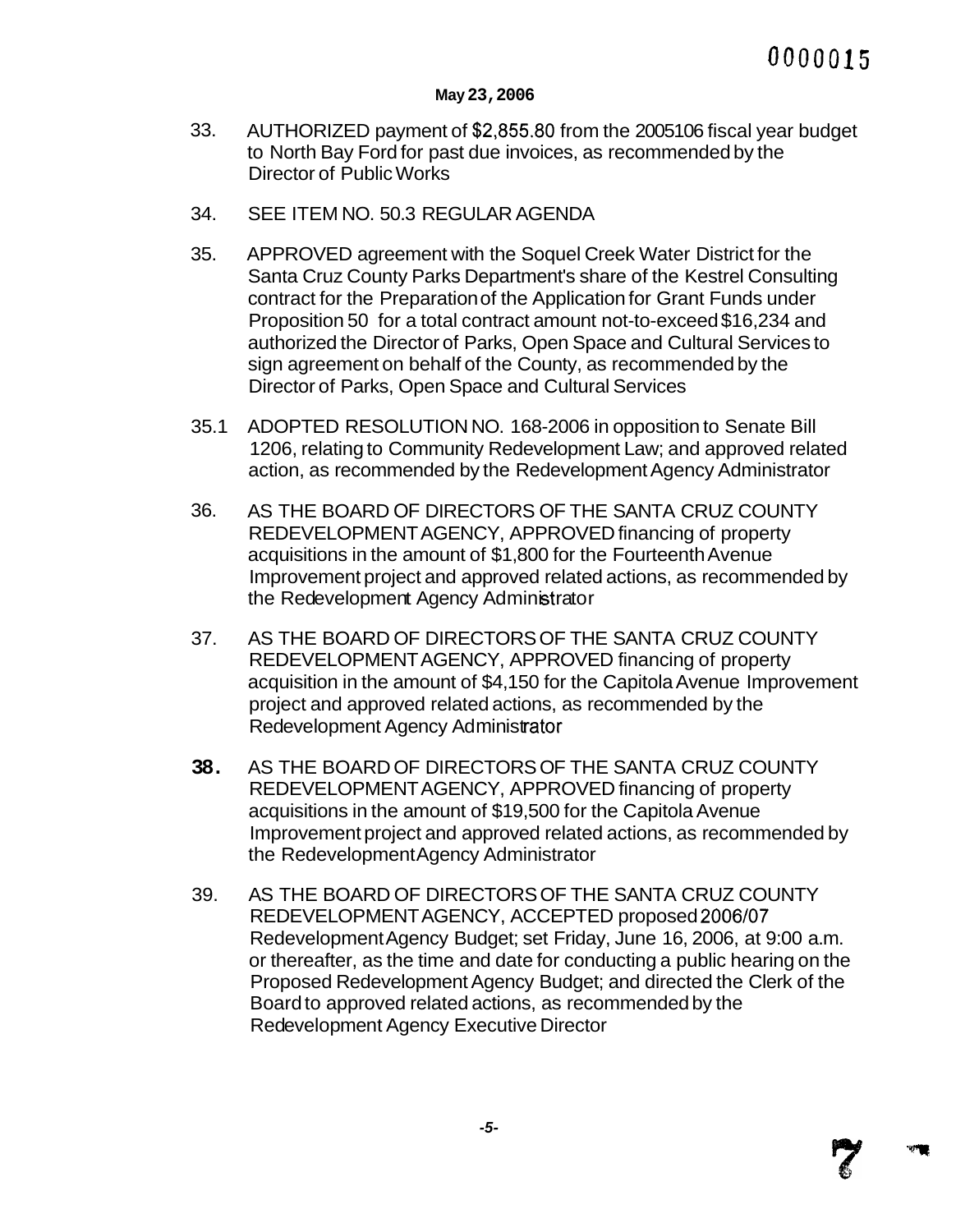- 40. AS THE BOARD OF DIRECTORS OF THE SANTA CRUZ COUNTY REDEVELOPMENT AGENCY, APPROVED Agency financing in the amount of \$399,770 for a consulting agreement with Gilbane Building Company for the Animal Services facility, and approved related actions, as recommended by the Redevelopment Agency Administrator
- 40.1 AUTHORIZED a waiver of disposal fees for the Mesa Village "Clean Up Day" scheduled for Saturday, June 17,2006, as recommended by Supervisor Campos

## REGULAR AGENDA

41. APPROVED the County Administrative Officer's budget for the County of Santa Cruz for fiscal year 2006/07 as the basis for deliberations during budget hearings; set Monday, June 12, 2006 as the date to begin public hearings on the proposed budget; and approved related actions

## **WCBPS**

**42.** Public hearing held on proposed sewer service charges for County Service Area (CSA) No. 7, Boulder Creek for fiscal year 2006/2007; (1 ) opened public hearing to hear objections, or protests, to the proposed CSA No.7, Boulder Creek sewer service charges;

(2) closed public hearing;

(3) adopted RESOLUTION NO. 169-2006 establishing service charges for CSA No.7, Boulder Creek;

(4) adopted RESOLUTION NO. 170-2006 setting June 20, 2006, at 9:00 a.m. or thereafter as the date and time for a public hearing to confirm the service charge reports; and

(5) directed the Clerk of the Board to publish the notice of public hearing once a week for two successive weeks prior to the hearing in a newspaper of general circulation

**CPBWS** 

**43.** Public hearing held to consider the appeal of the Planning Commission's denial of Application No. **05-0582** (to amend the architectural design of 5 units in the Mar Sereno Subdivision);

(I) closed public hearing;

(2) upheld the appeal and approved application **05-0582** based on the findings and revised conditions (Attachment 6); and

(3) certified that the project is exempt from further review under the California Environmental Quality Act (Exhibit D of Attachment 5)

**WCBPS** 

 $^{\circ}$  (  $^{\prime\prime}$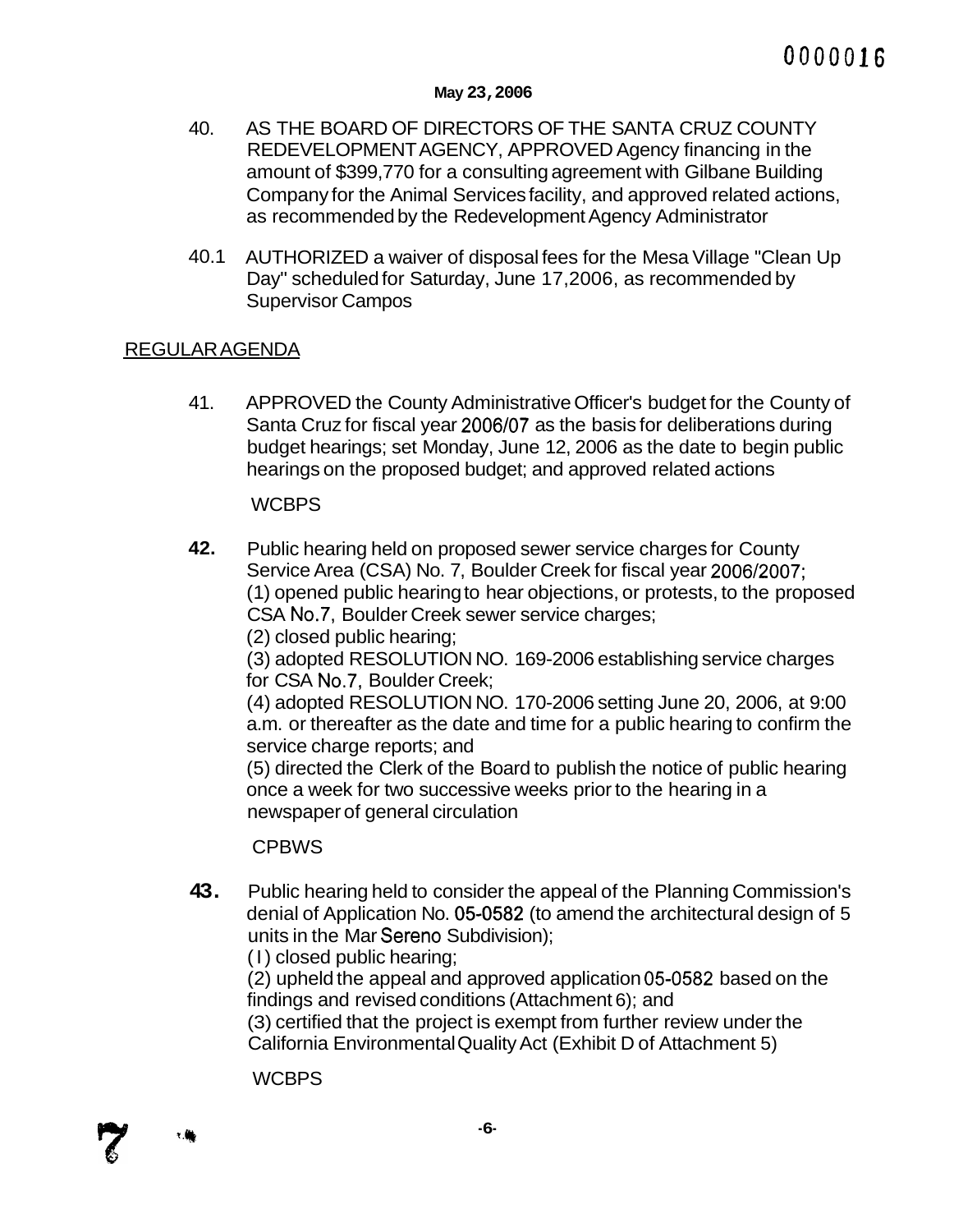44. Public hearing held to consider Planning Commission recommendation on proposed changes to County Code Chapter 16.42 regarding recordation of notices of historic resource designation;

(1 ) closed public hearing;

(2) adopted RESOLUTION NO. 171 -2006 adopting changes to County Code Sections 16.42.030 and 16.42.080 regarding recordation of Notices of Historic Resource Designation;

(3) adopted ORDINANCE NO. 4823 amending Sections 16.42.030 and 16,42.08O(g) of the Santa Cruz County Code relating to recordation of Notice of Historic Resource Designation; and

(4) adopted the Notice of Exemption from further environmental review under the California Environmental Quality Act (Attachment 3)

PWBCS

45. Public hearing held for the proposed 2006/07 benefit

assessment/service charge reports for various County Service Areas; (I) opened public hearing to hear objections or protests, to the proposed 2006/2007 benefit assessment/service charge reports for various County Service Areas;

(2) closed public hearing; and

(3) adopted RESOLUTION NO. 172-2006 confirming the benefit assessment/service charge reports for various County Service Areas

PWBCS

46. Public hearing held on proposed 2006/07 benefit assessments for County Service Area (CSA) No. 36, Forest Glen, Zone A and CSA No. 51, Hopkins Gulch;

(1) opened public hearing to hear objections or protests, to the proposed CSA No. 36, Forest Glen, Zone A and CSA No. 51, Hopkins Gulch 2006/2007 benefit assessments;

(2) requested submittal of ballots for CSA No. 36, Forest Glen, Zone A and CSA No. 51, Hopkins Gulch 2006/2007 assessments;

(3) closed the public testimony portion of the public hearing; and (4) continued the public hearing to June 6, 2006, to allow for tabulation and certification of the ballots

# **CWBPS**

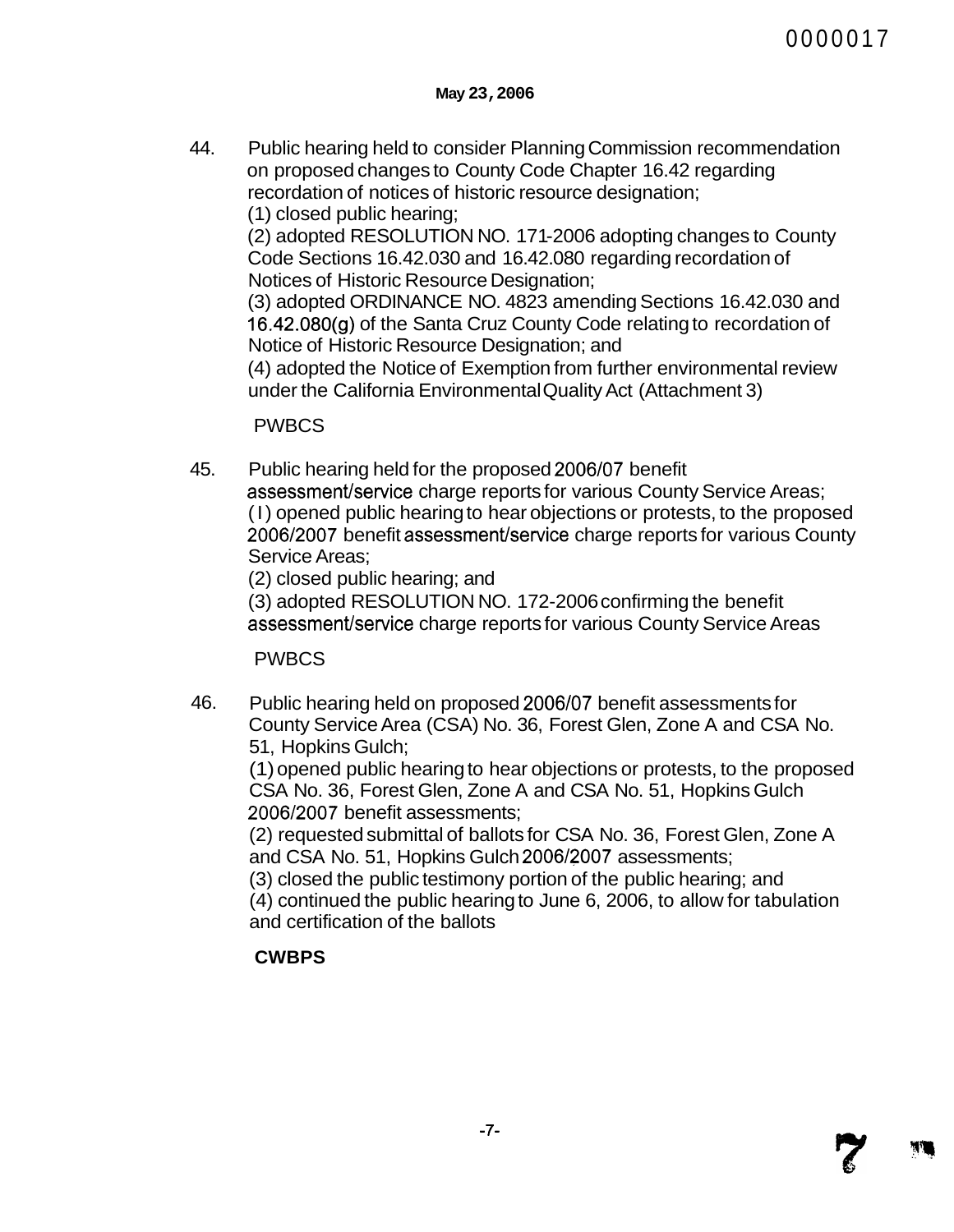47. CONSIDERED the 2005/2006 Equal Employment Opportunity Annual Report;

(1) accepted and filed annual report and related matters; and (2) approved related action

**WCBPS** 

48. Hearing held to consider proposed resolution to initiate eminent domain actions for the Capitola Avenue Improvements (APN 030-241-12, Rawlings);

(1) determined that the acquisition is of benefit to the project area or the immediate area in which the work is located, that no other reasonable means of financing the work is available to the community, that the work will assist in the elimination of blight, and that the project is consistent with the Redevelopment agency's five year implementation plan; (2) closed hearing;

(3) adopted RESOLUTION NO. 173-2006 authorizing County Counsel to institute eminent domain proceedings to obtain immediate possession of the required property interests; and

(4) directed the Clerk of the Board to return a certified copy of the resolution to the Real Property Division

## BPWCS

49. Hearing held on the adoption of a proposed resolution to institute eminent domain actions for the Fourteenth Avenue Improvement Project (APN 027-231 -34, Shklar; APN 027-231 -09, Ankele); staff advised the Board that agreement has been reached on APN 027-231-09 (Ankele) and the property is no longer part of this action; (1 ) closed hearing on the proposed eminent domain action; (2) adopted RESOLUTION NO. 174-2006, as corrected, authorizing County Counsel to institute eminent domain proceedings to obtain immediate possession of the required property interest (APN: 027-231-34; Shklar); and (3) directed the Clerk of the Board to return a certified copy of the Resolution to the Real Property Division

BPWCS

**50.** APPROVED re-appointment of Rama Khalsa, Cecilia Espinola and Maria Castro to the First **5** Commission, as at-large representatives pursuant to County Code Section 2.45.030, for terms to expire April 1, 2007

**PCBWS** 

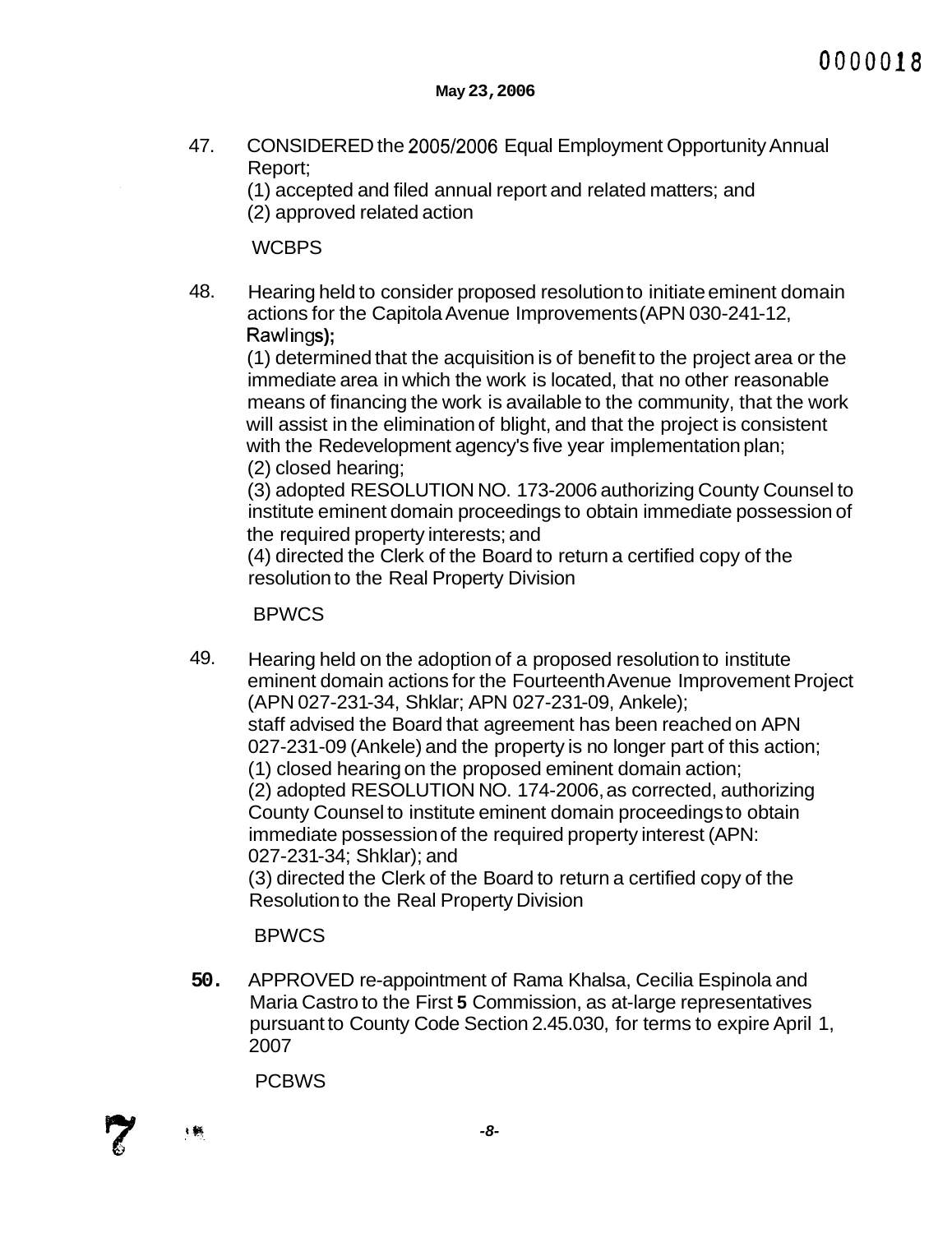50.1 ACCEPTED AND FILED report on amendment of the County well ordinance; and directed the Health Services Agency to return on June 13, 2006 with recommended changes to the ordinance, with the change in direction in Section 7.70.030 A, to require that the Health Officer make a recommendation to the Board of Supervisors if the Health Officer believes that the County permit should not be necessary because of the actions of another agency

**WPBCS** 

50.2 ADOPTED RESOLUTION NO. 175-2006 opposing the passage of Senate Bill 1627, with the additional direction that it be sent to our elected officials and the committees that are hearing it

**BPWCS** 

50.3 APPROVED proposed new program, "A Visual Chronicle of Santa Cruz County" and directed the Arts Commission to begin the program as soon as possible, as recommended by the Director of Parks, Open Space and Cultural Services

PBWCS

50.4 APPROVED the County Master Independent Contractor Agreement with First Alarm, Incorporated for security services; authorized the Purchasing Agent to approve purchase orders in excess of \$15,000 and directed the Director of General Services to sign the contract, as recommended by the Director of General Services

PWBCS